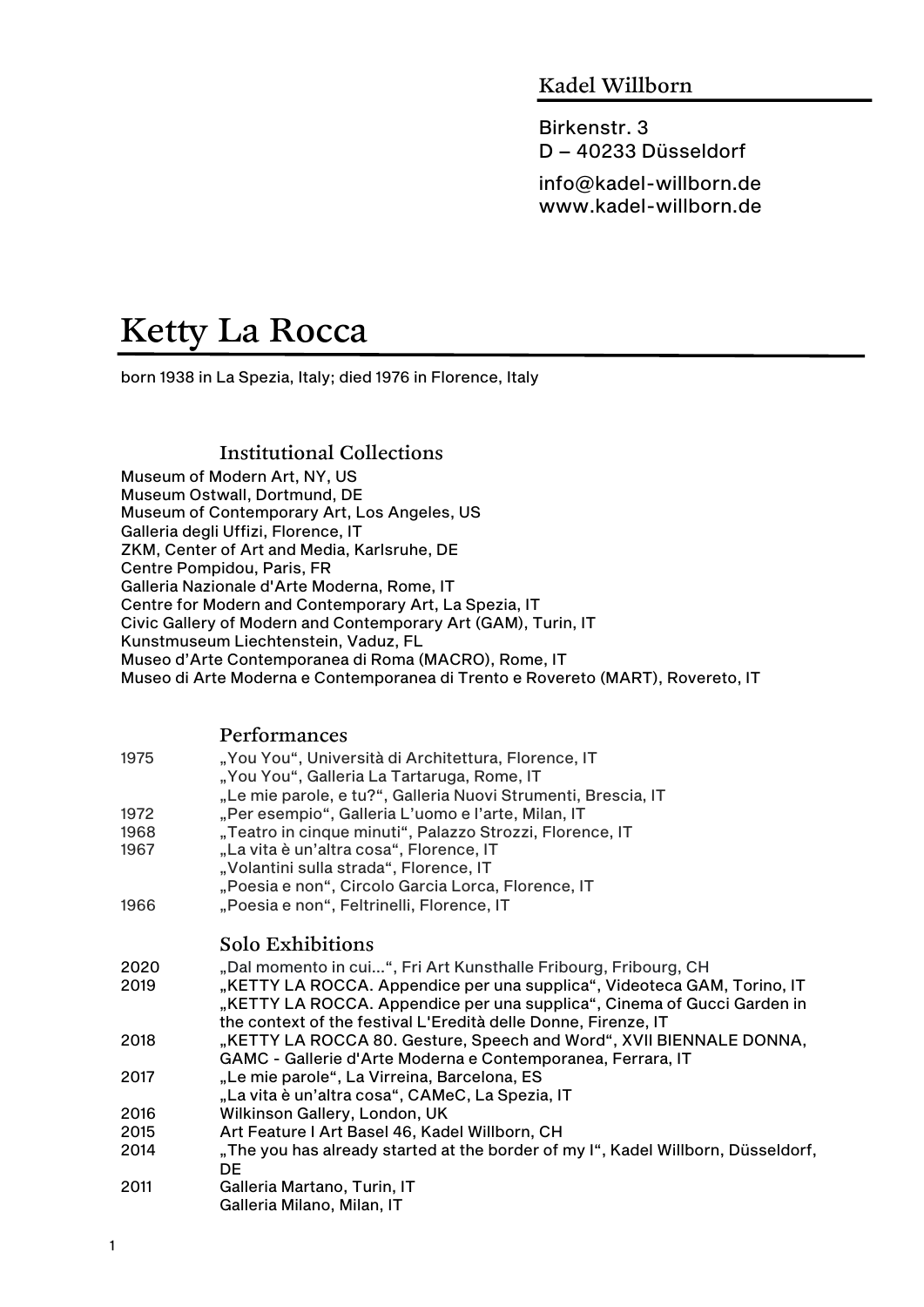#### Birkenstr. 3

#### D – 40233 Düsseldorf

#### info@kadel-willborn.de www.kadel-willborn.de

- 2005 "Ketty La Rocca (Works 1964-1976), Galleria Emi Fontana, Milan, IT
- 2004 American Academy, Rome, IT
- 2002 Georg Kragl Fine Arts, Vienna, AT
- Italian Institute of Culture, Los Angeles, US
- 2001 "Omaggio a Ketty La Rocca", Palazzo delle Esposizioni, Rome, IT "Omaggio a Ketty La Rocca", Museo di Arte Contemporanea e del Novecento,
- Monsummano Terme, IT<br>Fondazione Cassa di Ris 1999 Fondazione Cassa di Risparmio di La Spezia, IT
- 1998 Esso Gallery, New York, US
- Galerie Kienzle & Gmeiner, Berlin, DE
- 1995 Künstlerhaus Stuttgart, DE
- 1994 Galleria Emi Fontana, Milan, IT
- 1992 Centre d'Art Contemporain, Geneva, CH
- 1990 Galleria Matteo Remolino, Turin, IT
	- "Ketty La Rocca. Silent Movies", Galleria Alice, Rome, IT
- 1989 "Retrospettiva", Galleria Carini, Modena, IT (curated by Lara-Vinca Masini)
- 1987 "Retrospettiva", Multimedia, Brescia, IT (curated by Romana Loda)
- 1978 Biennal, Venice, IT (curated by Luidi Carluccio)
- 1977 , Retrospettiva", Intra, Galleria Corsini, Milan, IT (curated by A. Altamira)
- 1976 Galleria Schema, Florence, IT
- 1975 Galleria Nuovi Strumenti, Brescia, IT
- Galleria Documenta, Turin, IT
- 1974 Galleria Diagramma, Milan, IT
- 1973 Galleria Christian Stein, Turin, IT
- 1972 Galleria Seconda Scala, Rome, IT
- 1971 ,Accumulazioni", Galleria Flori, Florence, IT Galleria San Fedele, Milan, IT
- "Novilunio", Palazzo die Diamanti, Ferrara, IT
- 1970 Galleria Duemila, Bologna, IT
	- "Le presenze alfabetiche e lo spazio parlato", Palazzo die musei, Modena, IT

#### Group Exhibitions

| 2022<br>2021/22 | "She Bam Pow POP Wizz! The Amazons of Pop", Kunsthaus Graz, Graz, AT<br>"She Bam Pow POP Wizz! The Amazons of Pop", Kunsthalle zu Kiel, Kiel, DE<br>"Pictured as a Poem", KAI 10   ARTHENA FOUNDATION, Düsseldorf, DE |
|-----------------|-----------------------------------------------------------------------------------------------------------------------------------------------------------------------------------------------------------------------|
| 2021            | "Zeros and Ones", KW Institute for Contemporary Art, Berlin, DE<br>"Focus sull'Archivio Lonzi", Galleria Nazionale d'Arte Moderna Contemporanea,<br>Rome, IT                                                          |
|                 | "lo dico lo – I say I", Galleria Nazionale d'Arte Moderna e Contemporanea,<br>Rome, IT                                                                                                                                |
| 2020            | "Oltre qui", video gallery in collaboration with Magic Lantern Film Festival, as<br>part of the exhibition "On The Spiritual Matter Of Art", MAXXI – Museo<br>nazionale delle arti del XXI secolo, Rome, IT           |
|                 | "She Bam Pow POP Wizz! The Amazons of Pop", Museum of Modern and<br>Contemporary Art (MAMAC), Nice, FR                                                                                                                |
|                 | "Radio-Activity. Collective Approaches to Art and Politics", Lenbachhaus,<br>Munich, DE                                                                                                                               |
|                 | "Bizarre Silks, Private Imaginings and Narrative Facts, etc.", Kunsthalle Basel,<br>CН                                                                                                                                |
|                 | "print, print, print", Museum Ostwall, Dortmund, DE                                                                                                                                                                   |
| 2019            | "This is my Body, My Body is your Body, My Body is the Body of the                                                                                                                                                    |
|                 | Word", DELTA (Maison de la Culture) - Province of Namur, Namur, BE                                                                                                                                                    |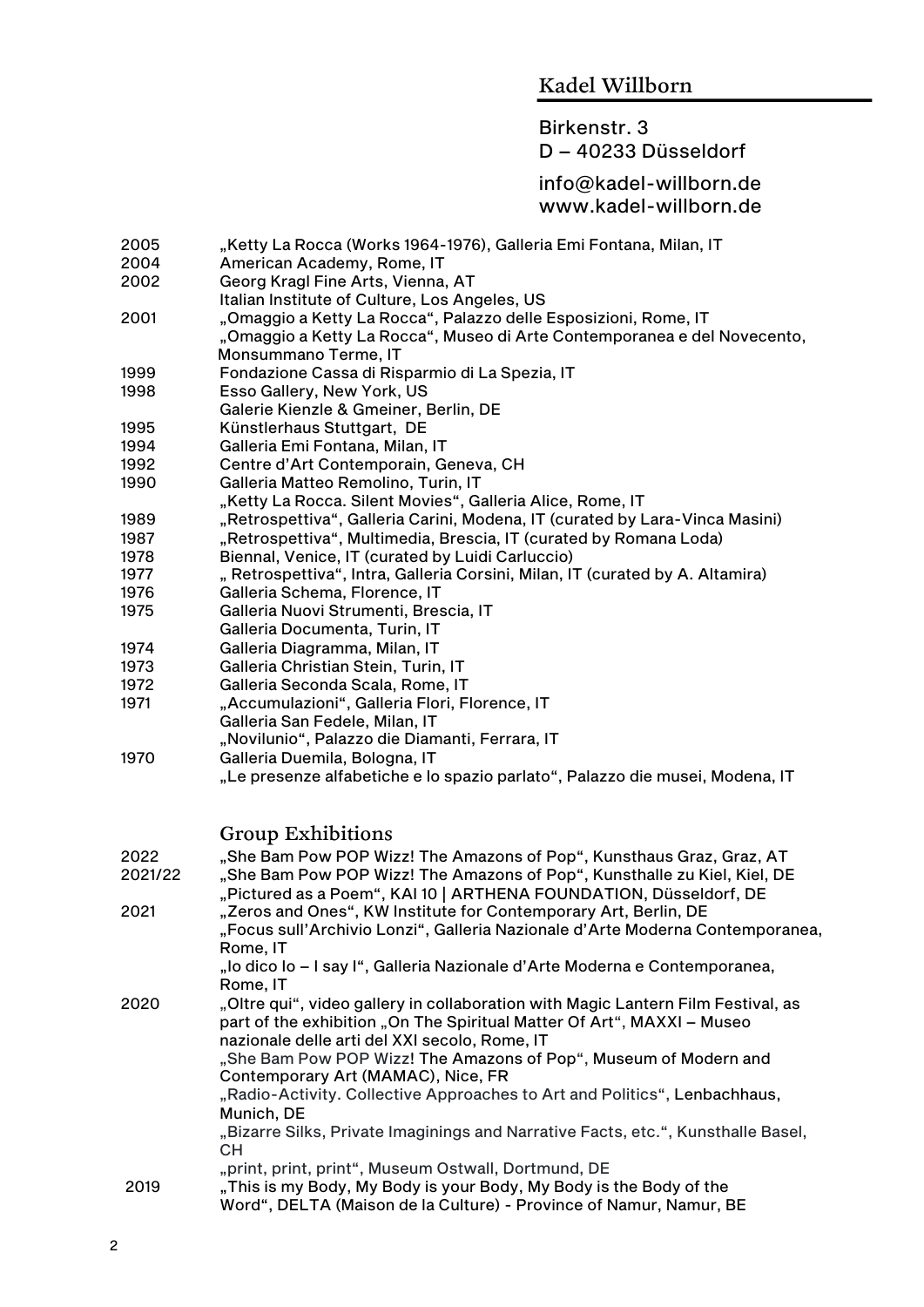# Birkenstr. 3

## D – 40233 Düsseldorf

|               | "Ekphrasis - L'écriture dans l'art", Fondation Boghossian - Villa Empain,                                                                                                  |
|---------------|----------------------------------------------------------------------------------------------------------------------------------------------------------------------------|
|               | <b>Brussels, BE</b><br>"Sublimi Anatomie - Sensi e macchine per esplorare i corpi", Palazzo delle<br>Esposizioni, Rome, IT                                                 |
|               | "EVA vs EVA - La duplice valenza del femminile nell'immaginario occidentale",<br>Istituto Villa Adriana e Villa d'Este and Santuario di Ercole Vincitore, Tivoli,          |
|               | Rome, IT<br>"SUPPLICA PER UN'APPENDICE Ketty La Rocca, Jeewi Lee, Anna Möller,<br>Lerato Shadi, Eske Schlüters", Kunstraum München e.V., München, DE                       |
|               | "Doing Deculturalization", MUSEION- Museo d'arte moderna e contemporanea,<br>Bolzano, IT                                                                                   |
|               | "IL SOGGETTO IMPREVISTO. 1978 Arte e Femminismo in Italia", FM Centro per<br>l'Arte Contemporanea, Milano, IT                                                              |
| 2018          | "Die Verkörperung von Öffentlichkeit", Kienzle Art Foundation, Berlin, DE<br>"Sculptureless Sculpture", Villa Lontana, Rome, IT                                            |
|               | "Tutto. Perspectives on Italian art", Museion, Bozen, IT<br>"Italiana. L'Italia vista dalla moda 1971-2001", Palazzo Reale, Milan, IT                                      |
|               | "Il corpo e la parola nell'arte delle donne tra Italia e Lituania dal 1965 ad oggi",<br>Istituto Centrale per la Grafica, Rome, IT                                         |
| 2017          | "Feministische Avantgarde der 1970er Jahre aus der SAMMLUNG VERBUND,<br>Wien", ZKM Karlsruhe, DE                                                                           |
|               | "Das Gesicht. Eine Spurensuche", Deutsche Hygiene-Museum Dresden, DE                                                                                                       |
|               | "Mehr als nur Worte [Über das Poetische]", Kunsthalle Wien, AT<br>"Oltreprima - Il quadro dipinto nell'arte contemporanea", Fondazione del Monte,                          |
|               | Bologna, IT                                                                                                                                                                |
| 2016          | "TV 70: Francesco Vezzoli guarda la Rai", Fondazione Prada, Milan, IT<br>"Vo(I)to di donne", Camera dei Deputati, Palazzo Montecitorio, Italian                            |
|               | Parliament, Rome, IT                                                                                                                                                       |
|               | "Feminist Avant-Garde of the 1970s. Works from the SAMMLUNG VERBUND<br>Collection", The Photographers' Gallery, London, UK                                                 |
|               | "Eva Kot'átková & Ketty La Rocca", Kunstmuseum Krefeld, DE                                                                                                                 |
|               | "ICH. Neue Formen des Selbstportäts", Schirn Frankfurt, DE                                                                                                                 |
| 2015          | Museu d'Art Contemporari de Barcelona, ES<br>"Sally Schonfeldt. The Ketty La Rocca Research Centre", Instituto Svizzero,<br>Rome, IT                                       |
|               | "The Great Mother", Fondazione Nicola Trussardi, Palazzo Reale, Milan, IT                                                                                                  |
|               | "Feministische Avantgarde der 1970er Jahre", Hamburger Kunsthalle, DE                                                                                                      |
| $2013 - 2011$ | "Nach dem frühen Tod", Staatliche Kunsthalle Baden-Baden, DE                                                                                                               |
| 2012          | "Der zweite Blick. Sammlung in Bewegung", Museum Ostwall, Dortmund, DE<br>"The body as protest", Albertina, Vienna, AT                                                     |
|               | "Supplica per un'appendice", Villa Romana, Florence, IT                                                                                                                    |
| 2011          | "Sulla Parola", Fabbriche Chiaremontane, Agrigento, IT                                                                                                                     |
|               | "Spaces of the self – la femminilità nella video arte italiana", Centro culturale                                                                                          |
| 2010          | Montehermoso, Vitoria Gasteiz, ES<br>"Fine Line", Georg Kargl Fine Arts & Georg Kargl Box, Vienna, IT                                                                      |
|               | "Autoritratte", Sale delle Reali Poste, Galleria degli Uffizi, Florence, IT                                                                                                |
|               | "Libro-oggetto italian artist books 1969 - 2010", Santa Monica Museum of Art,<br>California, US                                                                            |
|               | "Donna – L'avanguardi Femminista anni 70", GNAM, Rome, IT                                                                                                                  |
| 2009          | "26 gasoline stations e altri libri d'artista", Museo Regionale di Messina, IT<br>"Italics: Italian Art between tradition and Revolution 1968 - 2008", MCA,<br>Chicago, US |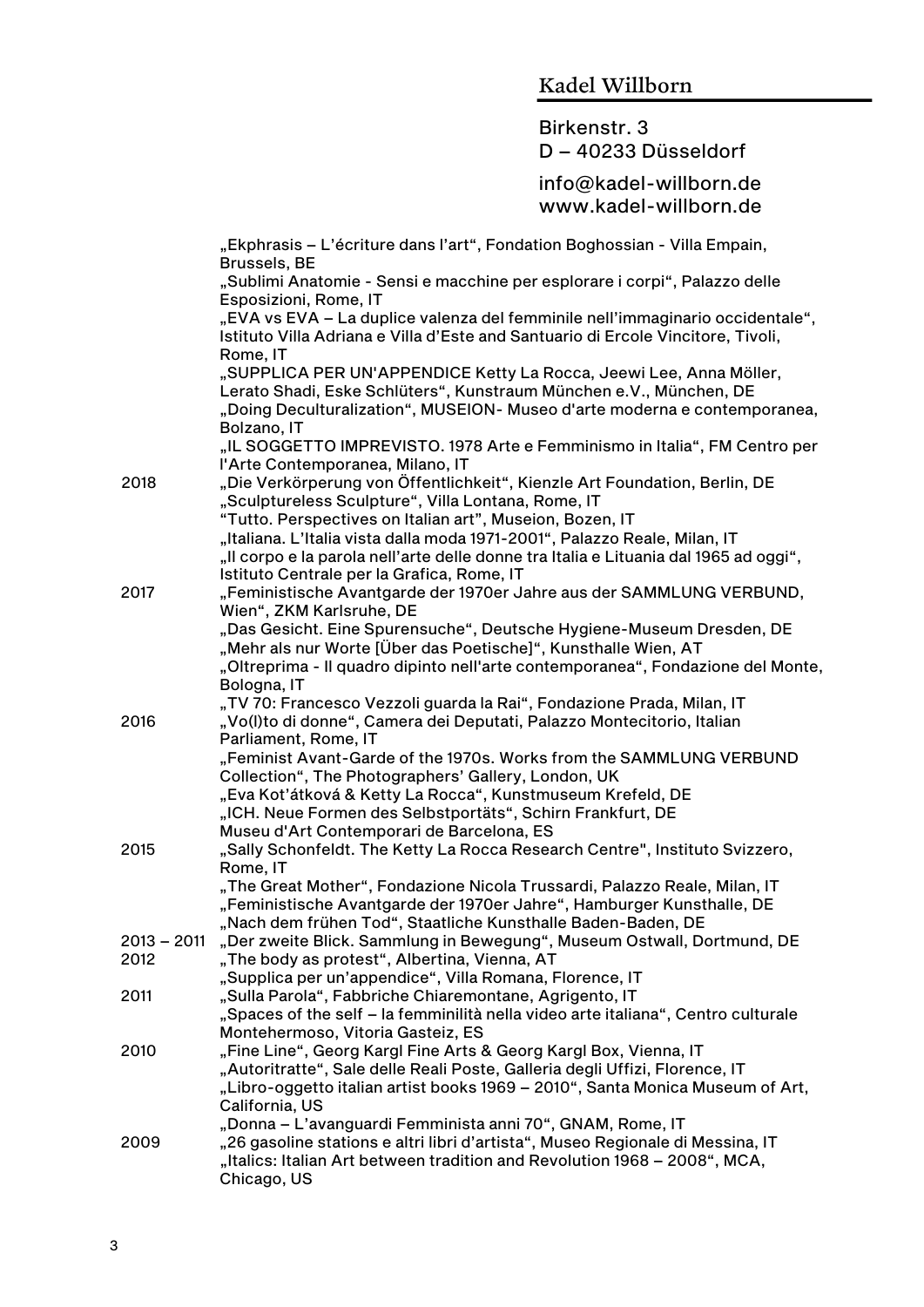#### Birkenstr. 3 D – 40233 Düsseldorf

|      | "Rebelle – Arte e femminismo 1969 – 2009", Museum voor moderne kunst,<br>Arnhem, NL          |
|------|----------------------------------------------------------------------------------------------|
| 2008 | "1988 vent'anni prima vent'anni dopo", Centro Pecci Prato, IT                                |
|      | "WACK! Art and feminist revolution", Vancouver Art Gallery, Vancouver, CA                    |
|      | "Italics: Italian Art between tradition and Revolution 1968 - 2008", Palazzo                 |
|      |                                                                                              |
|      | Grassi, Venice, IT                                                                           |
|      | "WACK! Art and feminist revolution", MOMA PS1, New York, US                                  |
| 2007 | "WACK! Art and feminist revolution", National Museum of Women in art,<br>Washington D.C., US |
|      | "Ossessioni", Sabrina Raffaghello Arte Contemporanea, Alessandria, IT                        |
|      | "Ketty La Rocca e Bernard Heidsieck – in situ", Fabienne Le Clerc, Paris, FR                 |
|      | "WACK! Art and feminist revolution", The Geffen Contemporary art, MOCA, Los                  |
|      | Angeles, US                                                                                  |
| 2006 | "La parola nell'arte", Mart Rovereto, Trent, IT                                              |
|      | Al Limite, Reggio Emilia, IT (curated by Angela Madesani)                                    |
| 2005 | "Looking at words", Andrea Rosen Gallery, New York, US                                       |
| 2004 | "Beredte Hände – Die Bedeutung von Gesten in der Kunst vom 16. Jahrhundert                   |
|      | bis zur Gegenwart", Residenzgalerie Salzburg, AT                                             |
|      | "Attraversare Genova", Villa Croce museo d'Arte Contemporanea, Genua, IT                     |
|      | "Portraits", Esso Gallery, New York, US                                                      |
| 2003 | Galerie im Taxispalais, Innsbruck, AT                                                        |
|      | "Zona people 1974-1985", non profit space, Florence, IT                                      |
|      | Museo d'arte moderna e contemporanea, Geneva, CH                                             |
|      | "Imperfect Marriages", Emi Fontana, Milan, IT                                                |
| 2002 | "Arte in Fotomedia", Galleria Milano, Milan, IT                                              |
|      | "In Portraiture irrelevance is ugliness, Reinhard Hauff, Stuttgart, DE                       |
|      | "Tessere d'Arte nuove acquisizioni", Centro Pecci, Prato, IT                                 |
|      | "Arte in Toscana 1978 – 1989, Pistoia, IT                                                    |
| 2000 | "L'elemento Verbale nell'arte Contemporanea, Galleria Milano, Milan, IT                      |
| 1998 | "Disidentico, Maschile, Femminile e altro", Palazzo Branciforte, Palermo, IT                 |
|      | "La Coscienza Luccicante", Palazzo di Esposizioni, Rome, IT                                  |
| 1987 | "Uni idea dell'arte – arte e vita", Galleria Paolo Vitolo, Milan, IT                         |
|      | "Foto text - text foto, Fotomuseum Winterthur, Winterthur, Ch                                |
| 1996 | "Modèles Corrigés", Collège Marcel Duchamp, Chateauroux, FR                                  |
| 1995 | "Auf den Leib geschrieben", Kunsthalle Wien, Vienna, AT                                      |
| 1994 | "L'Espace de l'Ecriture", Italian Institute of Culture, Paris, FR                            |
|      | "Lo spazio della Scrittura", Museo Epper, Ascona, IT                                         |
|      | "Shape your body", Galleria La Giarina, Verona, IT                                           |
|      | Biennal San Paolo, BR                                                                        |
| 1993 | "Linguaggio – immagine", Archivio di Nuova Scrittura, Milano, IT                             |
| 1989 | "Far Libro. Libri e pagine d'artista in Italia", Casermetta del Forte Belvedere,             |
|      | Florence, IT                                                                                 |
| 1988 | "Carta per Carta", Narni, IT                                                                 |
| 1986 | "L'ideogramma universale", Galleria Il Segno, Turin, IT                                      |
| 1979 | "From Page to Space", Columbia University, New York US                                       |
|      | "Testuale", Rotonda della Besana, Milan, IT                                                  |
|      | "Poesia visiva 1963 – 1979", Sala d'Armi di Palazzo Vecchio, Florence, IT                    |
| 1978 | "Materializzazione del Linguaggio", Biennal, Venice, IT                                      |
| 1977 | "Poesia Visiva 5: verso un concetto globale", Studio Sant'Andrea, Milan, IT                  |
|      | "Le forme della scrittura", Galleria d'Arte Moderna, Bologne, IT                             |
| 1976 | "La scrittura", Rome, Milan, Genoa, IT                                                       |
|      | "Magma", Galleria Michaud, Florence, IT (curated by Romana Loda)                             |
|      | "Magma", Palazzo die Diamanti, Ferrara, IT (curated by Romana Loda)                          |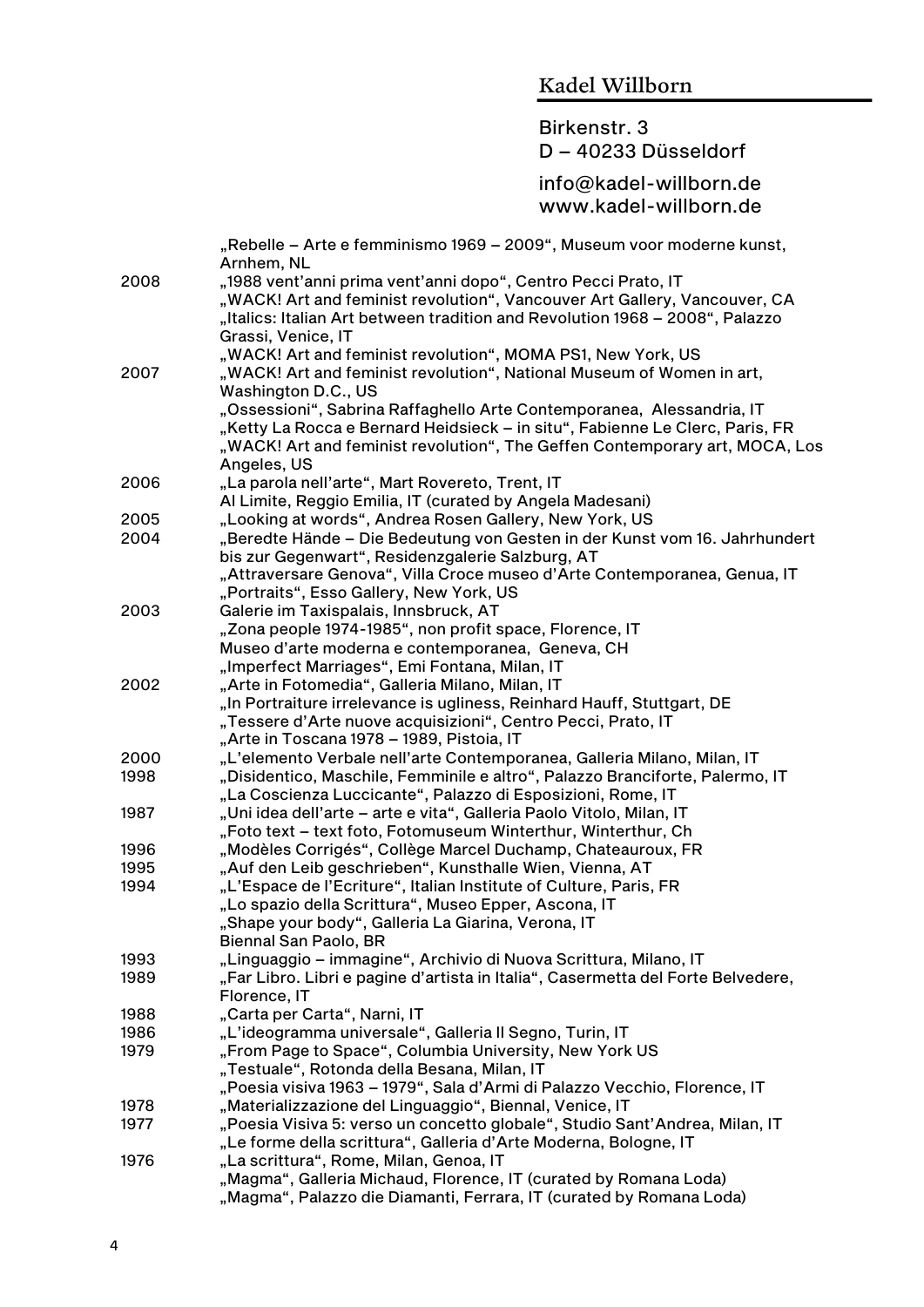#### Birkenstr. 3 D – 40233 Düsseldorf

|      | "Magma", Museo Castelvecchio, Verona, IT (curated by Romana Loda)<br>"Fotomedia", Helsinki Museum, Helsinki, Fl<br>"Arte contemporanea ipotesi e ricerca", Studio Inquadratura 33, Florence, IT |
|------|-------------------------------------------------------------------------------------------------------------------------------------------------------------------------------------------------|
| 1975 | "Il Mistero svelato", Galleria Il Milione, Milan, IT (curated by Romana Loda)                                                                                                                   |
|      | "Fotomedia", Rotonda della Besana, Milan, IT                                                                                                                                                    |
|      | "Frauen Kunst - Neue Tendenzen", Galerie Krinzinger, Innsbruck, AT                                                                                                                              |
|      | "Scrivere e parlare", Galleria La Tartaruga, Rome, IT                                                                                                                                           |
|      | "Magma", Castello Oldofredi, Iseo (Brescia), IT                                                                                                                                                 |
| 1974 | "Fotomedia", Museum am Ostwall, Dortmund, IT                                                                                                                                                    |
|      | "Andata e ritorno", Galleria Schema, Florence, IT                                                                                                                                               |
|      | "Fotomedia", Kunstverein Hamburg, Hamburg, DE                                                                                                                                                   |
| 1973 | "Coazione a Mostrare", Palazzo comunale, Erbusco (Brescia), IT (curated by                                                                                                                      |
|      | Romana Loda)                                                                                                                                                                                    |
|      | "Italy Two Around", Philadelphia Art Museum, Philadelphia, US                                                                                                                                   |
|      | X Quadriennal, Rome, IT<br>"Medium Photography", Museum Leverkusen, Leverkusen, DE                                                                                                              |
|      | "Combattimento per una immagine", GAM, Turin, IT                                                                                                                                                |
|      | "Arte contemporanea", Centro 6, Bari, IT                                                                                                                                                        |
|      | "La ricerca estetica dal 60 al 70", X. Quadriennale d'arte, Rome, IT                                                                                                                            |
| 1972 | "Photography Into Art", Camden Art Center, London, UK                                                                                                                                           |
|      | "Cicuito chiuso-aperto", Acireale, IT                                                                                                                                                           |
|      | "I denti del drago", Galleria L'uomo e L'arte, Milan, IT                                                                                                                                        |
|      | "Il libro come spazio di ricerca", Biennal, Venice, IT                                                                                                                                          |
| 1971 | "La poesia degli anni 70, Museo del Castello, Brescia, IT                                                                                                                                       |
|      | "Firenze - Zagabria", Centro Techne, Florence, IT                                                                                                                                               |
|      | "Rassegna", Centro San Fedele, Milan IT                                                                                                                                                         |
| 1969 | "Per una poesia totale", Studio arte Visive, Rome, IT                                                                                                                                           |
|      | "La poesia degli anni 70", Centro Techne, Florence, IT                                                                                                                                          |
| 1968 | "Gruppo 70, Emplio                                                                                                                                                                              |
|      | "Comunicatzioni visive", Massafra, IT                                                                                                                                                           |
|      | "La poesia nella civilità delle Macchine, Circolo Italsider, Taranto, IT                                                                                                                        |
|      | "Arte contemporanea, ipotesi e ricerca", Palazzo Ghibellino, Empoli, IT                                                                                                                         |
| 1967 | "Rassegna di poesia nuove tecniche visive in Italia", Club Turati, Milan, IT                                                                                                                    |
|      | "Parole e immagine", Galleria la Soffitta, Florence, IT                                                                                                                                         |
|      | "Parole sui muri", Fiumalbo, Modena, IT<br>"Pittori del gruppo 70 e poesie visive, Accociazione Artisti Legnanesi, Legnano,                                                                     |
| 1966 | IT                                                                                                                                                                                              |
|      |                                                                                                                                                                                                 |
|      | Bibliography                                                                                                                                                                                    |
| 2019 | "Die Verkörperung von Öffentlichkeit", catalogue Kienzle Art Foundation.                                                                                                                        |
| 2018 | "Ketty La Rocca. Gesture, Speech, and Word", catalogue XVII Biennale Donna,                                                                                                                     |
|      | 2018.                                                                                                                                                                                           |
|      | "Sculptureless Sculpture", catalogue Villa Lontana, Rom.                                                                                                                                        |
| 2017 | "Ketty La Rocca. Works and Writings 1964 – 1976", Ed. by Angelika Stepken.                                                                                                                      |
|      | "Handbuch des entwohnten Körpers. Manual for Unlearning the Body. Eva                                                                                                                           |
|      | Koťátková. Ketty La Rocca", catalogue, Kunstmuseen Krefeld.                                                                                                                                     |
| 2016 | "Ich", catalogue, Schirn Kunsthalle, Frankfurt.                                                                                                                                                 |
| 2015 | "Ketty La Rocca. Nuovi studi", Postmedia Books.                                                                                                                                                 |
|      | Angelandreina Rorro: "Reduktion der Sprache", In: Feministische Avantgarde.                                                                                                                     |
|      | Kunst der 1970er-Jahre aus der Sammlung Verbund, Wien", Ed. by Gabriele<br>Schor, 2015, p 131-137.                                                                                              |
|      | Hendrik Bündge & Johan Holten (Ed.): "Nach dem frühen Tod", Staatliche                                                                                                                          |
|      | Kunsthalle Baden-Baden, 2015, p 95, 154-155.                                                                                                                                                    |
|      |                                                                                                                                                                                                 |